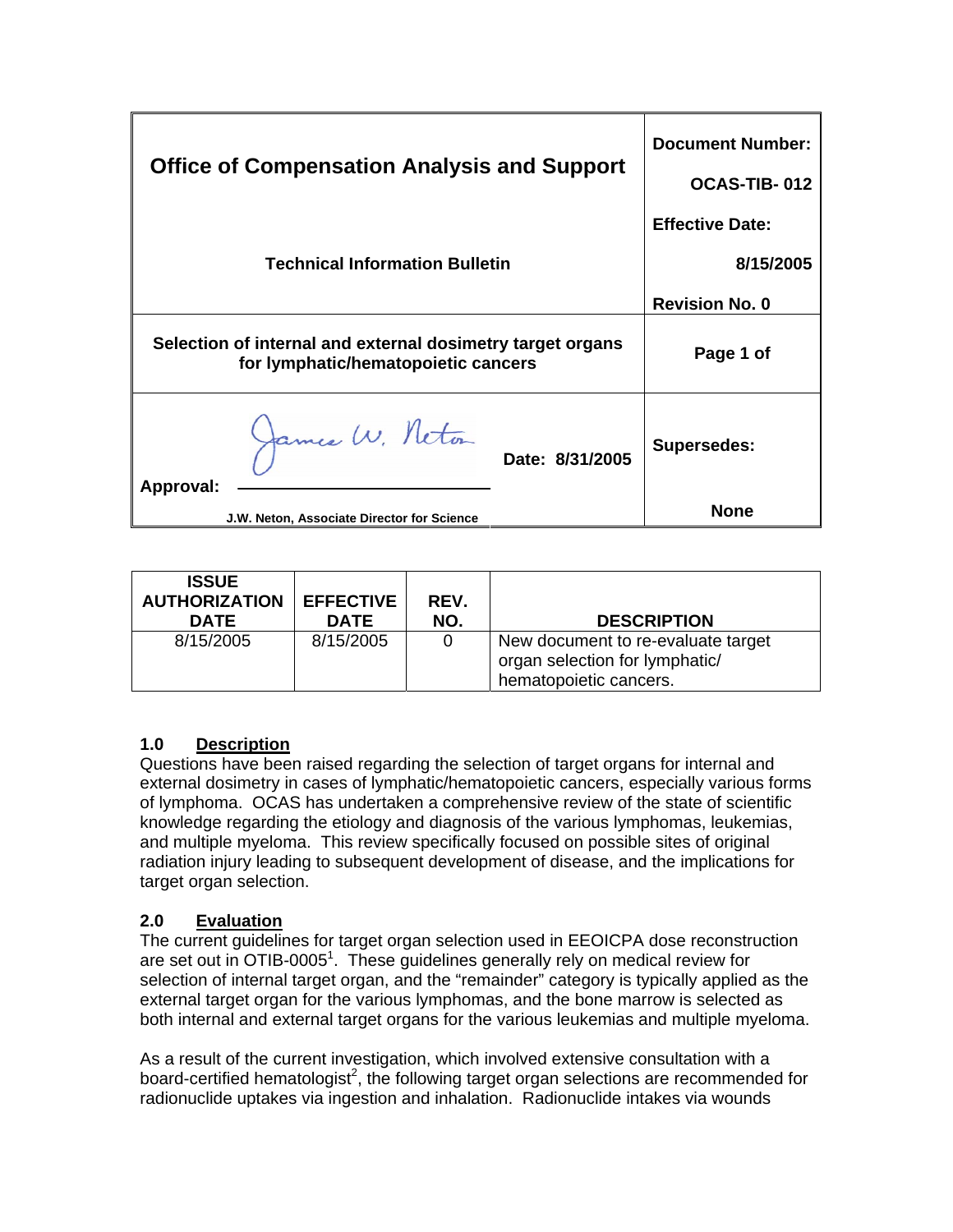require special consideration, and the target organ selections recommended in this TIB should be explicitly evaluated to ensure appropriateness in such cases.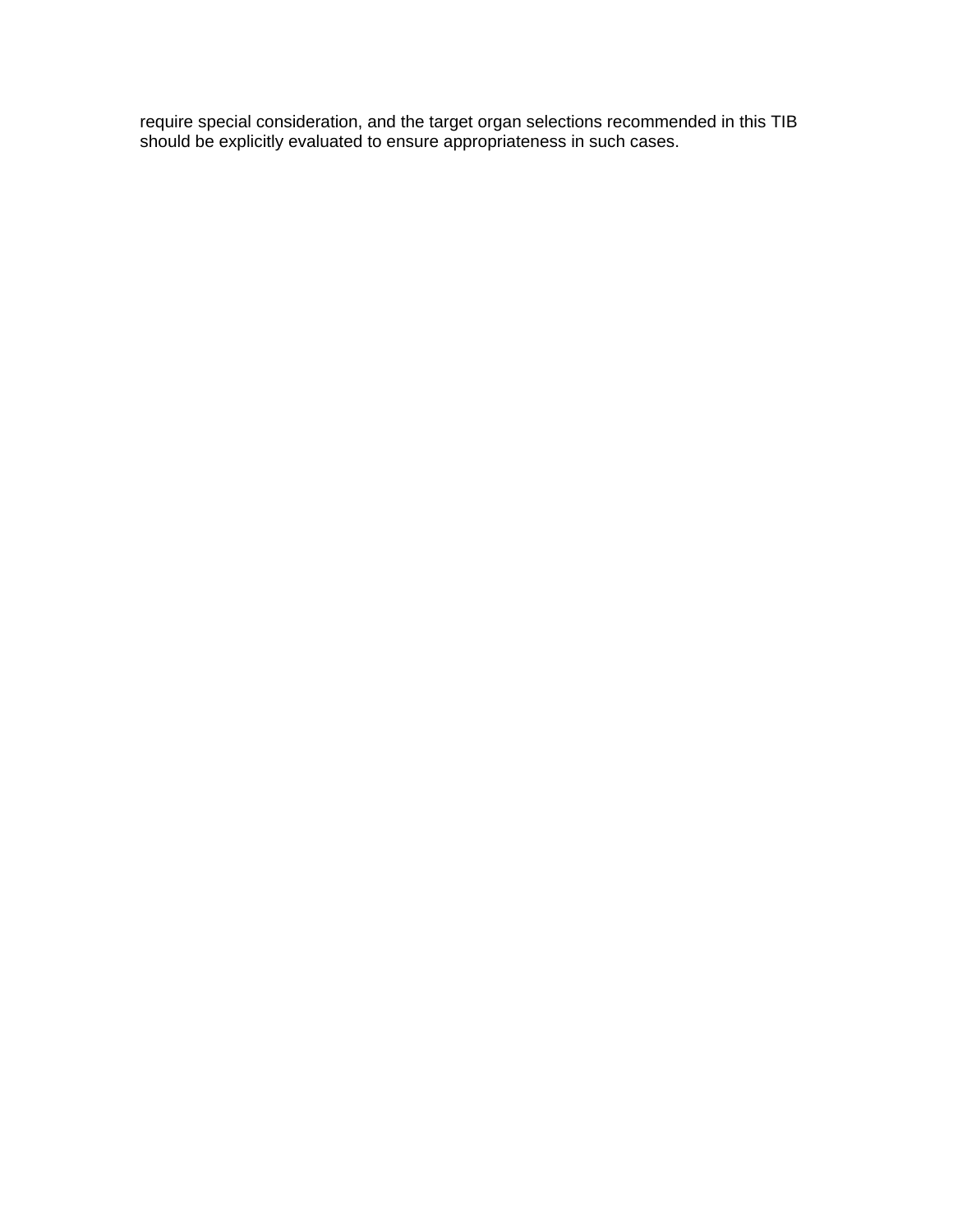|            |                                | <b>Internal Target</b> |                              |
|------------|--------------------------------|------------------------|------------------------------|
| <b>ICD</b> | <b>Cancer code explanation</b> | Organ                  | <b>External Target Organ</b> |
| 200        | LYMPHOSARC/RETICULOSARC        | LN(ET)                 | <b>Thyroid</b>               |
| 200.0      | <b>RETICULOSARCOMA</b>         | LN(ET)                 | <b>Thyroid</b>               |
| 200.00     | RETCLSRC UNSPEC EXT ORG        | LN(ET)                 | <b>Thyroid</b>               |
| 200.01     | RETICULOSARCOMA HEAD           | <b>HNMO</b>            | <b>Thyroid</b>               |
| 200.02     | RETICULOSARCOMA THORAX         | LN(ET)                 | Lung                         |
| 200.03     | RETICULOSARCOMA ABDOM          | <b>HNMO</b>            | Stomach                      |
| 200.04     | RETICULOSARCOMA AXILLA         | LN(ET)                 | Lung                         |
| 200.05     | RETICULOSARCOMA INGUIN         | <b>HNMO</b>            | <b>Bladder</b>               |
| 200.06     | RETICULOSARCOMA PELVIC         | <b>HNMO</b>            | <b>Bladder</b>               |
| 200.07     | RETICULOSARCOMA SPLEEN         | Spleen                 | Stomach                      |
| 200.08     | RETICULOSARCOMA MULT           | LN(ET)                 | <b>Thyroid</b>               |
| 200.1      | LYMPHOSARCOMA                  | LN(ET)                 | <b>Thyroid</b>               |
| 200.10     | LYMPHSRC UNSPEC EXT ORG        | LN(ET)                 | <b>Thyroid</b>               |
| 200.11     | LYMPHOSARCOMA HEAD             | <b>HNMO</b>            | <b>Thyroid</b>               |
| 200.12     | LYMPHOSARCOMA THORAX           | LN(ET)                 | Lung                         |
| 200.13     | LYMPHOSARCOMA ABDOM            | <b>HNMO</b>            | Stomach                      |
| 200.14     | LYMPHOSARCOMA AXILLA           | LN(ET)                 | Lung                         |
| 200.15     | LYMPHOSARCOMA INGUIN           | <b>HNMO</b>            | <b>Bladder</b>               |
| 200.16     | LYMPHOSARCOMA PELVIC           | <b>HNMO</b>            | <b>Bladder</b>               |
| 200.17     | LYMPHOSARCOMA SPLEEN           | Spleen                 | Stomach                      |
| 200.18     | LYMPHOSARCOMA MULT             | LN(ET)                 | <b>Thyroid</b>               |

### **Table 1: ICD 200 – 200.18**

 $LN(ET) =$  lymph nodes, extrathoracic

HNMO = highest nonmetabolic organ

These cancers involve the cells that make up the lymph nodes themselves. The site of occurrence is the most likely site of the original radiation injury.

Therefore, for internal target organ, the highest non-metabolic organ (HNMO) is the claimant-favorable choice (*i.e.* it gives the highest organ dose for a given intake). There are two exceptions: cancers occurring in the thorax and cancers occurring in the spleen. For cancers of the thorax, there is possible lung involvement. Due to the insoluble nature of many of the radionuclides energy employees could inhale, the dose to the extrathoracic lymph nodes [LN(ET)] is typically higher than the dose to HNMO. The spleen is a specifically modeled organ, and should therefore be selected for cancers in this group occurring there.

For external target organ, specifically modeled surrogate organs are selected for cancers occurring in particular regions of the body. The most appropriate surrogate is chosen based primarily on anatomical location. When location alone is not sufficient to select a target (*i.e.* when more than one possible surrogate is available based on location), the surrogate with the highest dose conversion factor was chosen. The possible surrogate organs included in each region of the body are (most appropriate surrogate organ listed in **bold**): (1) head [eye, thymus, **thyroid**] (2) thorax [breast, esophagus, **lung**] (3) abdomen [colon, liver, **stomach**] (4) axilla [**lung**] (5) inguinal [**bladder**, testes] (6) pelvic [**bladder,** ovaries, uterus] (7) spleen [liver, **stomach**]. For cancers where no specific site is identified, the thyroid was chosen as the most claimant-favorable target organ.

| <b>ICD</b> | <b>Cancer code explanation</b>  | <b>Internal Target</b><br>Oraan | <b>External Target Organ</b> |
|------------|---------------------------------|---------------------------------|------------------------------|
| 200.2      | <b>BURKITT'S TUMOR/LYMPHOMA</b> | LN(ET                           | Luna                         |
|            | BURKITT'S TUMOR UNSPEC EXT      |                                 |                              |
| 200.20     | <b>ORG</b>                      | LN(E1                           | Luna                         |

### **Table 2: ICD 200.2 – 200.28**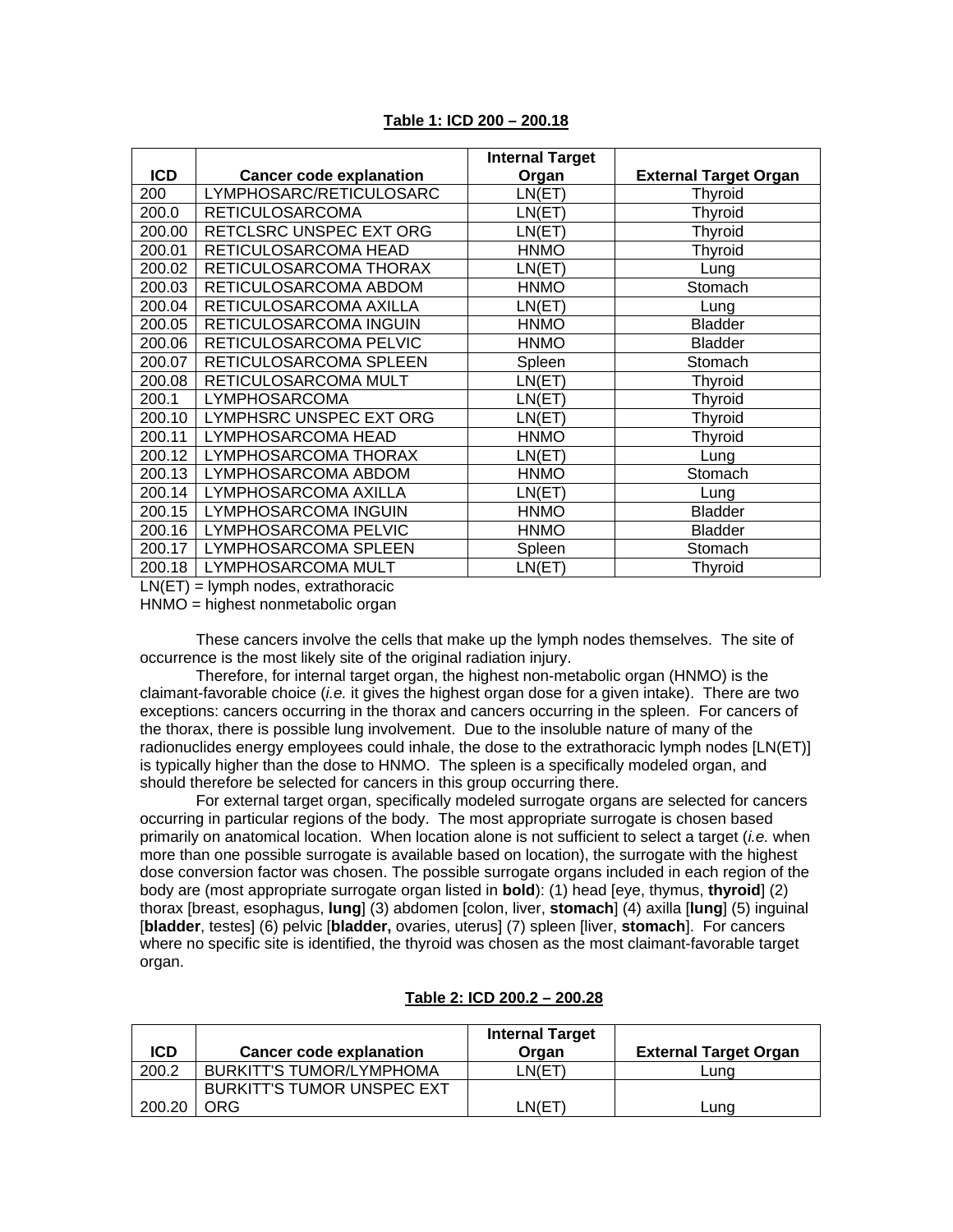| 200.21 | <b>BURKITT'S TUMOR HEAD</b>   | LN(ET) | Lung |
|--------|-------------------------------|--------|------|
| 200.22 | <b>BURKITT'S TUMOR THORAX</b> | LN(ET) | Lung |
| 200.23 | <b>BURKITT'S TUMOR ABDOM</b>  | LN(ET) | Lung |
| 200.24 | <b>BURKITT'S TUMOR AXILLA</b> | LN(ET) | Lung |
| 200.25 | <b>BURKITT'S TUMOR INGUIN</b> | LN(ET) | Lung |
| 200.26 | <b>BURKITT'S TUMOR PELVIC</b> | LN(ET) | Lung |
| 200.27 | <b>BURKITT'S TUMOR SPLEEN</b> | LN(ET) | Lung |
| 200.28 | <b>BURKITT'S TUMOR MULT</b>   | LN(ET) | Lung |

These are B-cell lymphomas. As such, the site of occurrence is not necessarily the site of original radiation injury. Furthermore, the site listed may not actually be the site of occurrence. Rather, it is common to list the site of the biopsy, which is selected based on convenience and ease of access, rather than the site of primary involvement.

There are two reasons for selecting extrathoracic lymph nodes as the target organ for internal exposures and lung as the target for external exposures. First, due to the insoluble nature of many of the radionuclides energy employees could inhale, the dose to extrathoracic lymph nodes is typically higher than the dose to other organs. Second, a significant fraction of the total lymphoid organ mass occurs in the thoracic cavity, in close proximity to the lungs.

|            |                                | <b>Internal Target</b> |                              |
|------------|--------------------------------|------------------------|------------------------------|
| <b>ICD</b> | <b>Cancer code explanation</b> | Organ                  | <b>External Target Organ</b> |
| 200.8      | MIXED LYMPHOSARCOMA            | LN(ET)                 | Thyroid                      |
| 200.80     | OTHER VARN UNSPEC EXT ORG      | LN(ET)                 | Thyroid                      |
| 200.81     | MIXED LYMPHOSARC HEAD          | <b>HNMO</b>            | Thyroid                      |
| 200.82     | MIXED LYMPHOSARC THORAX        | LN(ET)                 | Lung                         |
| 200.83     | MIXED LYMPHOSARC ABDOM         | <b>HNMO</b>            | Stomach                      |
| 200.84     | MIXED LYMPHOSARC AXILLA        | LN(ET)                 | Lung                         |
| 200.85     | MIXED LYMPHOSARC INGUIN        | <b>HNMO</b>            | <b>Bladder</b>               |
| 200.86     | MIXED LYMPHOSARC PELVIC        | <b>HNMO</b>            | <b>Bladder</b>               |
| 200.87     | MIXED LYMPHOSARC SPLEEN        | Spleen                 | Stomach                      |
| 200.88     | MIXED LYMPHOSARC MULT          | LN(ET)                 | Thyroid                      |

#### **Table 3: ICD 200.8 – 200.88**

These cancers involve the cells that make up the lymph nodes themselves. The site of occurrence is the most likely site of the original radiation injury.

Therefore, for internal target organ, the highest non-metabolic organ (HNMO) is the claimant-favorable choice (*i.e.* it gives the highest organ dose for a given intake). There are two exceptions: cancers occurring in the thorax and cancers occurring in the spleen. For cancers of the thorax, it is possible that there is lung involvement. Due to the insoluble nature of many of the radionuclides energy employees could inhale, the dose to the extrathoracic lymph nodes is typically higher than the dose to HNMO. The spleen is a specifically modeled organ, and should therefore be selected for cancers in this group occurring there.

For external target organ, specifically modeled surrogate organs are selected for cancers occurring in particular regions of the body. The most appropriate surrogate is chosen based primarily on anatomical location. When location alone is not sufficient to select a target (*i.e.* when more than one possible surrogate is available based on location), the surrogate with the highest dose conversion factor was chosen. The possible surrogate organs included in each region of the body are (most appropriate surrogate organ listed in **bold**): (1) head [eye, thymus, **thyroid**] (2) thorax [breast, esophagus, **lung**] (3) abdomen [colon, liver, **stomach**] (4) axilla [**lung**] (5) inguinal [**bladder**, testes] (6) pelvic [**bladder,** ovaries, uterus] (7) spleen [liver, **stomach**]. For cancers where no specific site is identified, the thyroid was chosen as the most claimant-favorable target organ.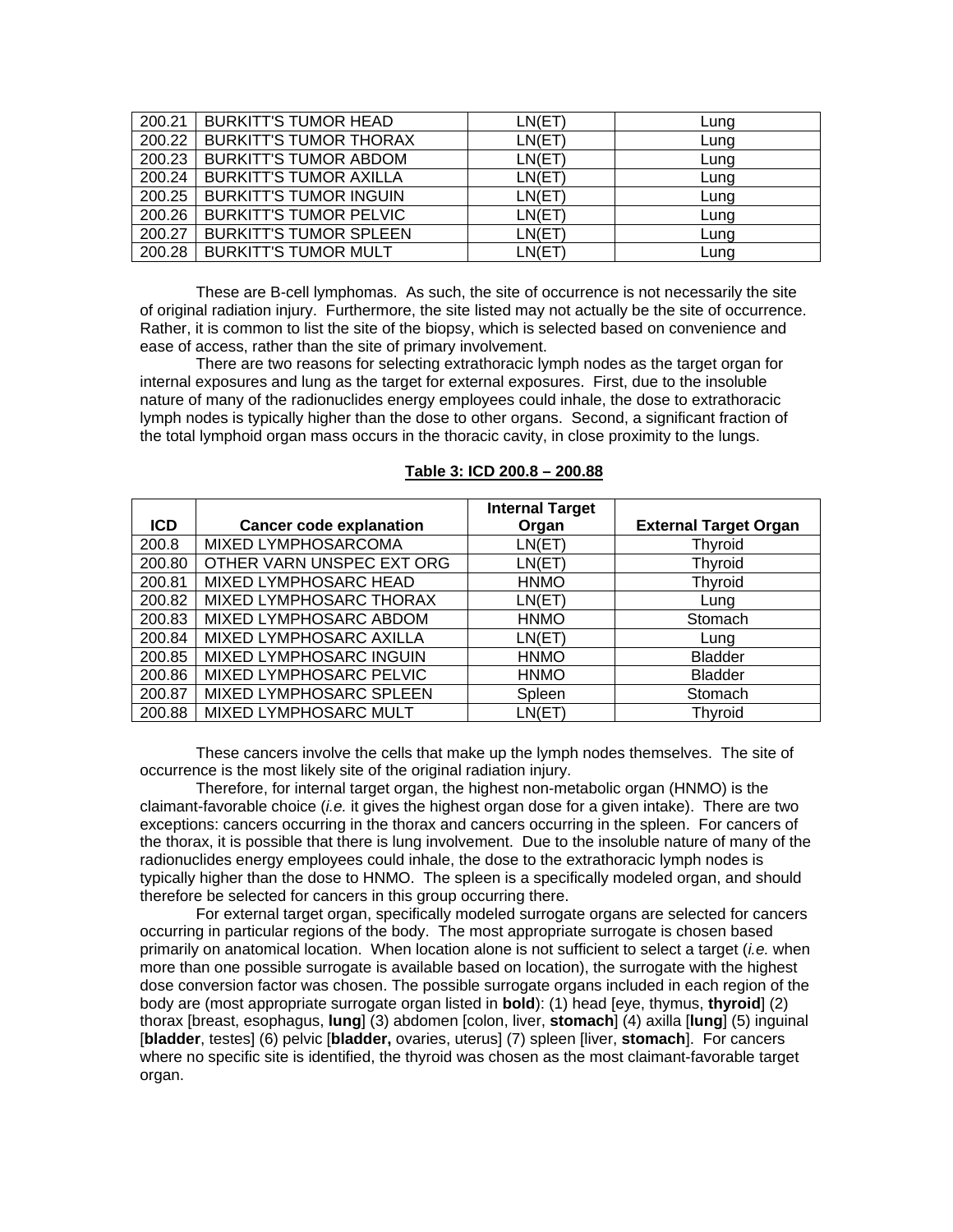|            | <b>Internal Target</b>                       |                                   |                              |
|------------|----------------------------------------------|-----------------------------------|------------------------------|
| <b>ICD</b> | <b>Cancer code explanation</b>               | Organ                             | <b>External Target Organ</b> |
| 201        | <b>HODGKIN'S DISEASE</b>                     | LN(ET)                            | Thyroid                      |
| 201.0      | HODGKIN'S PARAGRANULOMA                      | LN(ET)                            | Thyroid                      |
|            | HODGKINS PARAGRANULOMA                       | LN(ET)                            | Thyroid                      |
| 201.00     | UNSPEC EXT ORG                               |                                   |                              |
| 201.01     | HODGKINS PARAGRAN HEAD                       | <b>HNMO</b>                       | Thyroid                      |
| 201.02     | HODGKINS PARAGRAN THORAX                     | LN(ET)                            | Lung                         |
| 201.03     | HODGKINS PARAGRAN ABDOM                      | <b>HNMO</b>                       | Stomach                      |
| 201.04     | HODGKINS PARAGRAN AXILLA                     | LN(ET)                            | Lung                         |
| 201.05     | HODGKINS PARAGRAN INGUIN                     | <b>HNMO</b>                       | <b>Bladder</b>               |
| 201.06     | HODGKINS PARAGRAN PELVIC                     | <b>HNMO</b>                       | <b>Bladder</b>               |
| 201.07     | HODGKINS PARAGRAN SPLEEN                     | Spleen                            | Stomach                      |
| 201.08     | HODGKINS PARAGRAN MULT                       | LN(ET)                            | Thyroid                      |
| 201.1      | HODGKIN'S GRANULOMA                          | LN(ET)                            | Thyroid                      |
|            | HODGKINS GRANULOM UNSPEC                     | LN(ET)                            | Thyroid                      |
| 201.10     | <b>EXT ORG</b>                               |                                   |                              |
| 201.11     | HODGKINS GRANULOM HEAD                       | <b>HNMO</b>                       | <b>Thyroid</b>               |
| 201.12     | HODGKINS GRANULOM THORAX                     | LN(ET)                            | Lung                         |
| 201.13     | HODGKINS GRANULOM ABDOM                      | <b>HNMO</b>                       | Stomach                      |
| 201.14     | HODGKINS GRANULOM AXILLA                     | LN(ET)                            | Lung                         |
| 201.15     | <b>HODGKINS GRANULOM INGUIN</b>              | <b>HNMO</b>                       | <b>Bladder</b>               |
| 201.16     | HODGKINS GRANULOM PELVIC                     | <b>HNMO</b>                       | <b>Bladder</b>               |
| 201.17     | <b>HODGKINS GRANULOM SPLEEN</b>              | Spleen                            | Stomach                      |
| 201.18     | HODGKINS GRANULOM MULT                       | $\overline{\text{LN}}(\text{ET})$ | Thyroid                      |
| 201.2      | <b>HODGKIN'S SARCOMA</b>                     | LN(ET)                            | Thyroid                      |
|            | HODGKINS SRC UNSPEC EXT                      | LN(ET)                            | Thyroid                      |
| 201.20     | <b>ORG</b>                                   |                                   |                              |
| 201.21     | <b>HODGKINS SARCOMA HEAD</b>                 | <b>HNMO</b>                       | Thyroid                      |
| 201.22     | HODGKINS SARCOMA THORAX                      | LN(ET)                            | Lung                         |
| 201.23     | HODGKINS SARCOMA ABDOM                       | <b>HNMO</b>                       | Stomach                      |
| 201.24     | HODGKINS SARCOMA AXILLA                      | LN(ET)                            | Lung                         |
| 201.25     | HODGKINS SARCOMA INGUIN                      | <b>HNMO</b>                       | <b>Bladder</b>               |
| 201.26     | HODGKINS SARCOMA PELVIC                      | <b>HNMO</b>                       | <b>Bladder</b>               |
| 201.27     | HODGKINS SARCOMA SPLEEN                      | Spleen                            | Stomach                      |
| 201.28     | HODGKINS SARCOMA MULT                        | LN(ET)                            | Thyroid                      |
| 201.4      | HODGKINS LYMPH-HISTIOCYT                     | LN(ET)                            | Thyroid                      |
| 201.40     | LYM-HST UNSPEC EXT ORGN                      | LN(ET)                            | Thyroid                      |
| 201.41     | HODGKINS LYMPH-HISTIO HEAD                   | <b>HNMO</b>                       | <b>Thyroid</b>               |
|            | <b>HODGKINS LYMPH-HISTIO</b>                 | LN(ET)                            | Lung                         |
| 201.42     | <b>THORAX</b>                                |                                   |                              |
| 201.43     | <b>HODGKINS LYMPH-HISTIO</b><br><b>ABDOM</b> | <b>HNMO</b>                       | Stomach                      |
|            | <b>HODGKINS LYMPH-HISTIO</b>                 | LN(ET)                            | Lung                         |
| 201.44     | <b>AXILLA</b>                                |                                   |                              |
|            | <b>HODGKINS LYMPH-HISTIO</b>                 | <b>HNMO</b>                       | <b>Bladder</b>               |
| 201.45     | <b>INGUIN</b>                                |                                   |                              |
|            | <b>HODGKINS LYMPH-HISTIO</b>                 | <b>HNMO</b>                       | <b>Bladder</b>               |
| 201.46     | <b>PELVIC</b>                                |                                   |                              |
|            | <b>HODGKINS LYMPH-HISTIO</b>                 | Spleen                            | Stomach                      |
| 201.47     | <b>SPLEEN</b>                                |                                   |                              |
| 201.48     | HODGKINS LYMPH-HISTIO MULT                   | LN(ET)                            | Thyroid                      |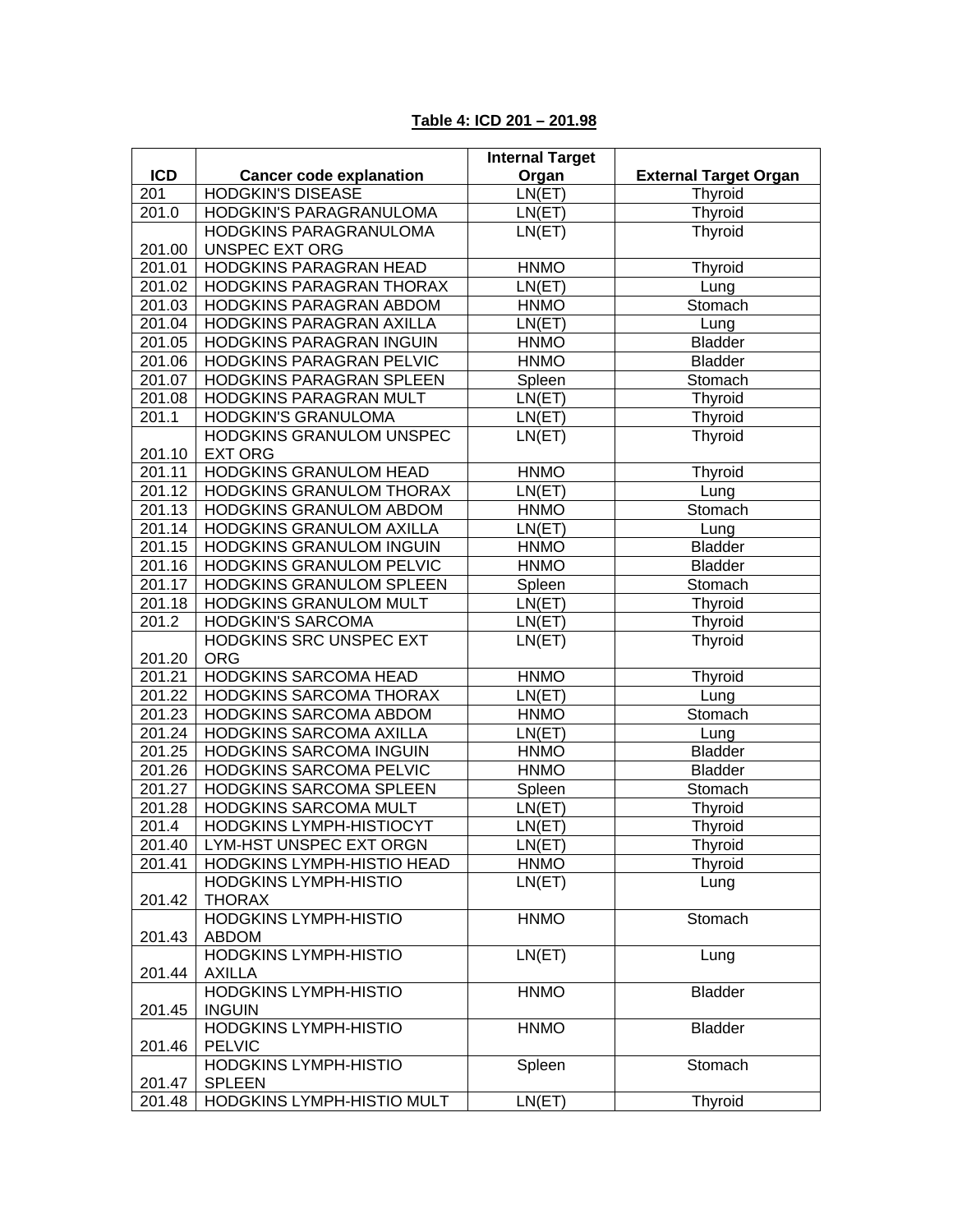| 201.5  | HODGKINS NODULAR SCLEROS        | LN(ET)      | <b>Thyroid</b> |
|--------|---------------------------------|-------------|----------------|
|        | NODULAR SCLEROS UNSPEC          | LN(ET)      | Thyroid        |
| 201.50 | <b>EXT ORG</b>                  |             |                |
|        | HODGKINS NODUL SCLERO           | <b>HNMO</b> | Thyroid        |
| 201.51 | <b>HEAD</b>                     |             |                |
|        | <b>HODGKINS NODUL SCLERO</b>    | LN(ET)      | Lung           |
| 201.52 | <b>THORAX</b>                   |             |                |
|        | <b>HODGKINS NODUL SCLERO</b>    | <b>HNMO</b> | Stomach        |
| 201.53 | <b>ABDOM</b>                    |             |                |
|        | <b>HODGKINS NODUL SCLERO</b>    | LN(ET)      | Lung           |
| 201.54 | <b>AXILLA</b>                   |             |                |
|        | <b>HODGKINS NODUL SCLERO</b>    | <b>HNMO</b> | <b>Bladder</b> |
| 201.55 | <b>INGUIN</b>                   |             |                |
|        | HODGKINS NODUL SCLERO           | <b>HNMO</b> | <b>Bladder</b> |
| 201.56 | <b>PELVIC</b>                   |             |                |
|        | HODGKINS NODUL SCLERO           | Spleen      | Stomach        |
| 201.57 | <b>SPLEEN</b>                   |             |                |
|        | <b>HODGKINS NODUL SCLERO</b>    | LN(ET)      | Thyroid        |
| 201.58 | <b>MULT</b>                     |             |                |
| 201.6  | <b>HODGKINS MIX CELLULARITY</b> | LN(ET)      | Thyroid        |
| 201.60 | MXD CELR UNSPEC EXT ORG         | LN(ET)      | Thyroid        |
| 201.61 | HODGKINS MIX CELL HEAD          | <b>HNMO</b> | Thyroid        |
| 201.62 | HODGKINS MIX CELL THORAX        | LN(ET)      | Lung           |
| 201.63 | HODGKINS MIX CELL ABDOM         | <b>HNMO</b> | Stomach        |
| 201.64 | HODGKINS MIX CELL AXILLA        | LN(ET)      | Lung           |
| 201.65 | HODGKINS MIX CELL INGUIN        | <b>HNMO</b> | <b>Bladder</b> |
| 201.66 | HODGKINS MIX CELL PELVIC        | <b>HNMO</b> | <b>Bladder</b> |
| 201.67 | HODGKINS MIX CELL SPLEEN        | Spleen      | Stomach        |
| 201.68 | HODGKINS MIX CELL MULT          | LN(ET)      | <b>Thyroid</b> |
| 201.7  | HODG LYMPHOCYTIC DEPLET         | <b>HNMO</b> | Thyroid        |
| 201.70 | LYM DPLT UNSPEC EXT ORG         | LN(ET)      | Thyroid        |
| 201.71 | HODGKINS LYMPH DEPLET HEAD      | <b>HNMO</b> | Thyroid        |
|        | HODGKINS LYMPH DEPLET           | LN(ET)      | Lung           |
| 201.72 | <b>THORAX</b>                   |             |                |
|        | <b>HODGKINS LYMPH DEPLET</b>    | <b>HNMO</b> | Stomach        |
| 201.73 | <b>ABDOM</b>                    |             |                |
|        | <b>HODGKINS LYMPH DEPLET</b>    | LN(ET)      | Lung           |
| 201.74 | <b>AXILLA</b>                   |             |                |
|        | HODGKINS LYMPH DEPLET           | <b>HNMO</b> | <b>Bladder</b> |
| 201.75 | <b>INGUIN</b>                   |             |                |
|        | <b>HODGKINS LYMPH DEPLET</b>    | <b>HNMO</b> | <b>Bladder</b> |
| 201.76 | <b>PELVIC</b>                   |             |                |
|        | <b>HODGKINS LYMPH DEPLET</b>    | Spleen      | Stomach        |
| 201.77 | <b>SPLEEN</b>                   |             |                |
| 201.78 | HODGKINS LYMPH DEPLET MULT      | LN(ET)      | Thyroid        |
| 201.9  | <b>HODGKINS DISEASE NOS</b>     | LN(ET)      | Thyroid        |
|        | HDGK DISEASE UNSPEC EXT         | LN(ET)      | Thyroid        |
| 201.90 | <b>ORG</b>                      |             |                |
| 201.91 | HODGKINS DISEASE NOS HEAD       | <b>HNMO</b> | <b>Thyroid</b> |
|        | <b>HODGKINS DISEASE NOS</b>     | LN(ET)      | Lung           |
| 201.92 | <b>THORAX</b>                   |             |                |
| 201.93 | HODGKINS DISEASE NOS ABDOM      | <b>HNMO</b> | Stomach        |
| 201.94 | HODGKINS DISEASE NOS AXILLA     | LN(ET)      | Lung           |
| 201.95 | HODGKINS DISEASE NOS INGUIN     | <b>HNMO</b> | Bladder        |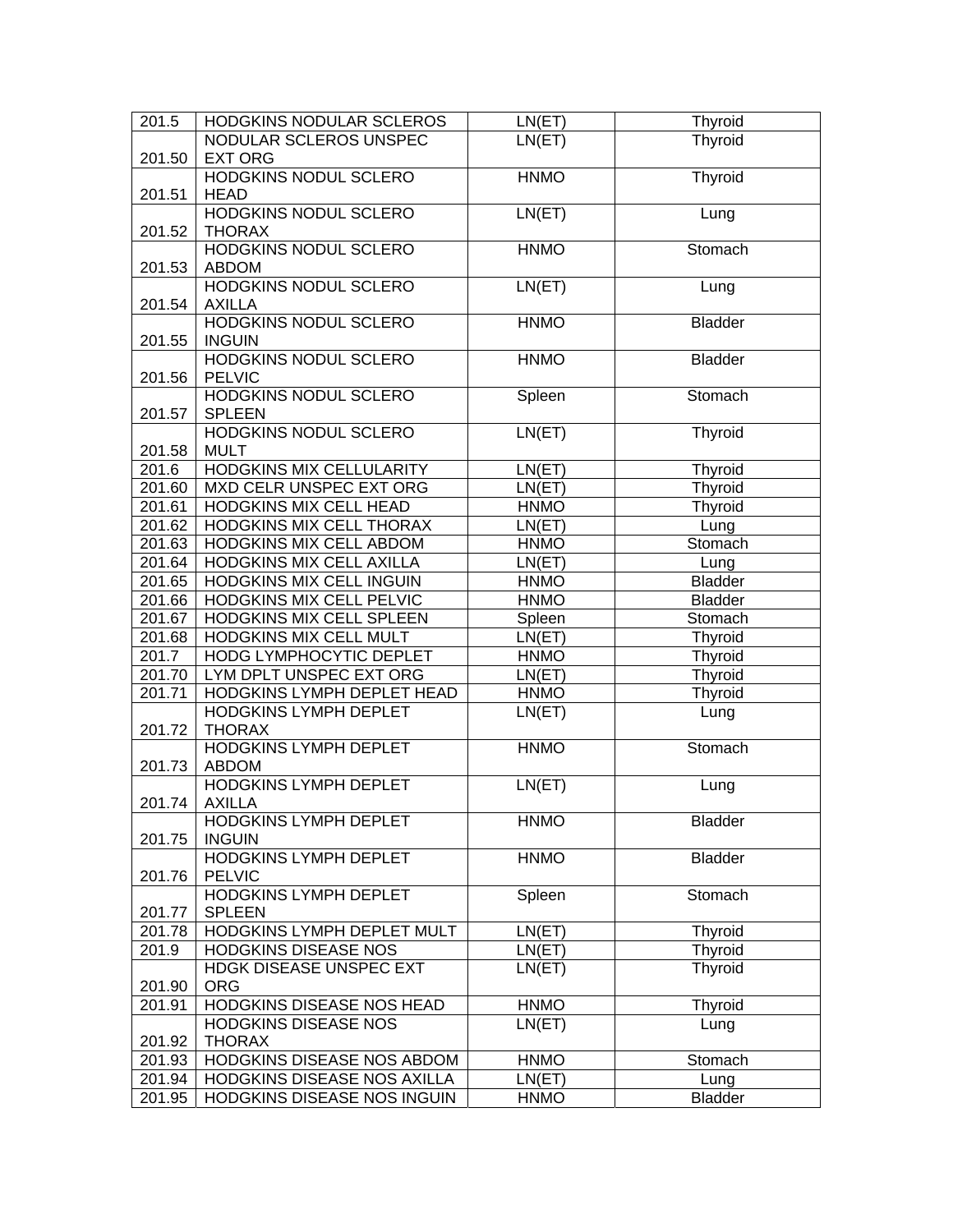|        | 201.96   HODGKINS DISEASE NOS PELVIC | <b>HNMO</b> | <b>Bladder</b> |
|--------|--------------------------------------|-------------|----------------|
|        | <b>HODGKINS DISEASE NOS</b>          | Spleen      | Stomach        |
| 201.97 | SPLEEN                               |             |                |
| 201.98 | HODGKINS DISEASE NOS MULT            | ∟N(ET`      | Thvroid        |

Hodgkin's disease is lymphoma that is thought to originate in a particular lymph node, then spreads to adjacent lymph nodes. The site of occurrence is the most likely site of the original radiation injury.

Therefore, for internal target organ, the highest non-metabolic organ (HNMO) is the claimant-favorable choice (*i.e.* it gives the highest organ dose for a given intake). There are two exceptions: cancers occurring in the thorax and cancers occurring in the spleen. For cancers of the thorax, it is possible that there is lung involvement. Due to the insoluble nature of many of the radionuclides energy employees could inhale, the dose to the extrathoracic lymph nodes is typically higher than the dose to HNMO. The spleen is a specifically modeled organ, and should therefore be selected for cancers in this group occurring there.

For external target organ, specifically modeled surrogate organs are selected for cancers occurring in particular regions of the body. The most appropriate surrogate is chosen based primarily on anatomical location. When location alone is not sufficient to select a target (*i.e.* when more than one possible surrogate is available based on location), the surrogate with the highest dose conversion factor was chosen. The possible surrogate organs included in each region of the body are (most appropriate surrogate organ listed in **bold**): (1) head [eye, thymus, **thyroid**] (2) thorax [breast, esophagus, **lung**] (3) abdomen [colon, liver, **stomach**] (4) axilla [**lung**] (5) inguinal [**bladder**, testes] (6) pelvic [**bladder,** ovaries, uterus] (7) spleen [liver, **stomach**]. For cancers where no specific site is identified, the thyroid was chosen as the most claimant-favorable target organ.

|            |                                | <b>Internal Target</b> |                              |
|------------|--------------------------------|------------------------|------------------------------|
| <b>ICD</b> | <b>Cancer code explanation</b> | Organ                  | <b>External Target Organ</b> |
|            | <b>OTHER MALIG NEO</b>         | LN(ET)                 | Thymus/Lung                  |
| 202        | LYMPH/HISTIO                   |                        |                              |
| 202.0      | NODULAR LYMPHOMA               | LN(ET)                 | Thymus/Lung                  |
|            | NODULAR LYM UNSPEC EXT         | LN(ET)                 | Thymus/Lung                  |
| 202.00     | <b>ORG</b>                     |                        |                              |
| 202.01     | NODULAR LYMPHOMA HEAD          | LN(ET)                 | Thymus/Lung                  |
| 202.02     | NODULAR LYMPHOMA THORAX        | LN(ET)                 | Thymus/Lung                  |
| 202.03     | NODULAR LYMPHOMA ABDOM         | LN(ET)                 | Thymus/Lung                  |
| 202.04     | NODULAR LYMPHOMA AXILLA        | LN(ET)                 | Thymus/Lung                  |
| 202.05     | NODULAR LYMPHOMA INGUIN        | LN(ET)                 | Thymus/Lung                  |
| 202.06     | NODULAR LYMPHOMA PELVIC        | LN(ET)                 | Thymus/Lung                  |
| 202.07     | NODULAR LYMPHOMA SPLEEN        | LN(ET)                 | Thymus/Lung                  |
| 202.08     | NODULAR LYMPHOMA MULT          | LN(ET)                 | Thymus/Lung                  |

### **Table 5: ICD 202 – 202.08**

\* The external target organ should be lung if the lymphoma is known to be a B-cell variety, or thymus if the lymphoma is known to be a T-cell variety or if the variety is unknown.

These are B-cell or T-cell lymphomas. As such, the site of occurrence is not necessarily the site of original radiation injury. Furthermore, the site listed may not actually be the site of initial or most clinically relevant occurrence. Rather, it is common to list the site of the biopsy, which is selected based on convenience and ease of access, rather than the site of primary involvement.

There are two reasons for selecting extrathoracic lymph nodes as the target organ for internal exposures. First, due to the insoluble nature of many of the radionuclides energy employees could inhale, the dose to extrathoracic lymph nodes is typically higher than the dose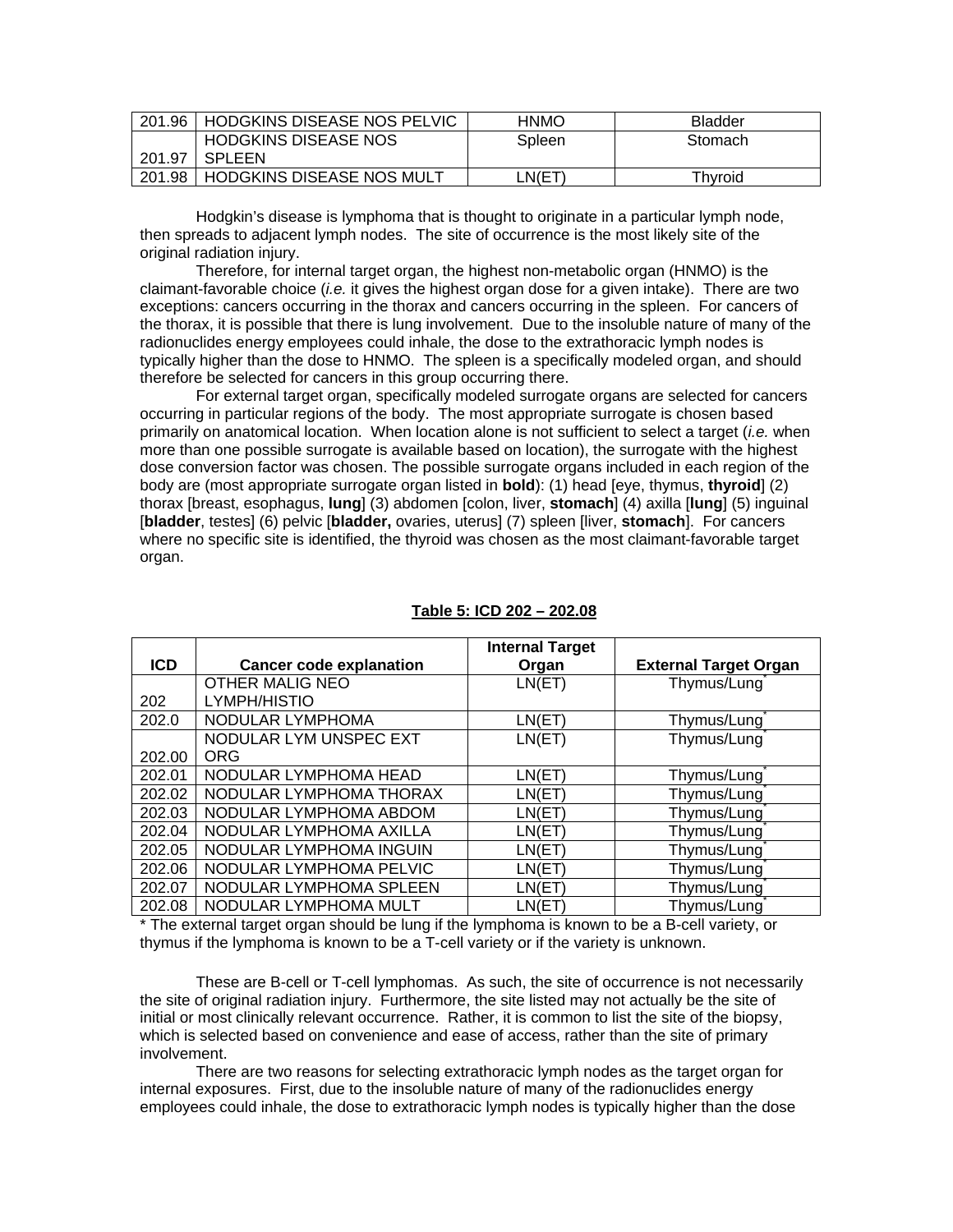to other organs. Second, a significant fraction of the total lymphoid organ mass occurs in the thoracic cavity, in close proximity to the lungs.

The thymus is selected as the target organ for external exposures. The main justification for this selection is that the thymus is a plausible site of original radiation injury for T-cell lymphomas. If the cancer is known to be a B-cell lymphoma, the lung is a more plausible choice. However, in the absence of this determination, the thymus is more claimant-favorable (*i.e.* the dose conversion factor, and therefore resultant organ dose, is higher for the thymus than for the lung).

|            |                                 | <b>Internal Target</b> |                              |
|------------|---------------------------------|------------------------|------------------------------|
| <b>ICD</b> | <b>Cancer code explanation</b>  | Organ                  | <b>External Target Organ</b> |
| 202.1      | <b>MYCOSIS FUNGOIDES</b>        | <b>HNMO</b>            | Skin                         |
| 202.10     | MYCS FNG UNSPEC EXT ORG         | <b>HNMO</b>            | Skin                         |
| 202.11     | <b>MYCOSIS FUNGOIDES HEAD</b>   | <b>HNMO</b>            | <b>Skin</b>                  |
| 202.12     | <b>MYCOSIS FUNGOIDES THORAX</b> | <b>HNMO</b>            | <b>Skin</b>                  |
| 202.13     | <b>MYCOSIS FUNGOIDES ABDOM</b>  | <b>HNMO</b>            | Skin                         |
| 202.14     | <b>MYCOSIS FUNGOIDES AXILLA</b> | <b>HNMO</b>            | Skin                         |
| 202.15     | <b>MYCOSIS FUNGOIDES INGUIN</b> | <b>HNMO</b>            | <b>Skin</b>                  |
| 202.16     | <b>MYCOSIS FUNGOIDES PELVIC</b> | <b>HNMO</b>            | <b>Skin</b>                  |
| 202.17     | <b>MYCOSIS FUNGOIDES SPLEEN</b> | <b>HNMO</b>            | <b>Skin</b>                  |
| 202.18     | <b>MYCOSIS FUNGOIDES MULT</b>   | <b>HNMO</b>            | Skin                         |

**Table 6: ICD 202.1 – 202.18** 

Mycosis fungoides is a T-cell lymphoma that arises in the skin. Therefore, the choices of HNMO for internal target organ and skin for external target organ are both reasonable and claimant-favorable.

#### **Table 7: ICD 202.2 – 202.28**

|            |                                | <b>Internal Target</b> |                              |
|------------|--------------------------------|------------------------|------------------------------|
| <b>ICD</b> | <b>Cancer code explanation</b> | Organ                  | <b>External Target Organ</b> |
| 202.2      | SEZARY'S DISEASE               | <b>HNMO</b>            | Skin                         |
|            | SZRY DISEASE UNSPEC EXT        |                        |                              |
| 202.20     | <b>ORG</b>                     | <b>HNMO</b>            | Skin                         |
| 202.21     | SEZARY'S DISEASE HEAD          | <b>HNMO</b>            | Skin                         |
| 202.22     | SEZARY'S DISEASE THORAX        | <b>HNMO</b>            | Skin                         |
| 202.23     | SEZARY'S DISEASE ABDOM         | <b>HNMO</b>            | <b>Skin</b>                  |
| 202.24     | SEZARY'S DISEASE AXILLA        | <b>HNMO</b>            | Skin                         |
| 202.25     | <b>SEZARY'S DISEASE INGUIN</b> | <b>HNMO</b>            | Skin                         |
| 202.26     | SEZARY'S DISEASE PELVIC        | <b>HNMO</b>            | Skin                         |
| 202.27     | SEZARY'S DISEASE SPLEEN        | <b>HNMO</b>            | Skin                         |
| 202.28     | SEZARY'S DISEASE MULT          | <b>HNMO</b>            | Skin                         |

Sezary's disease is the leukemic phase of mycosis fungoides. As such, the precursor to this disease is mycosis fungoides, therefore the target organs appropriate for this condition are those of mycosis fungoides (HNMO for internal, and skin for external).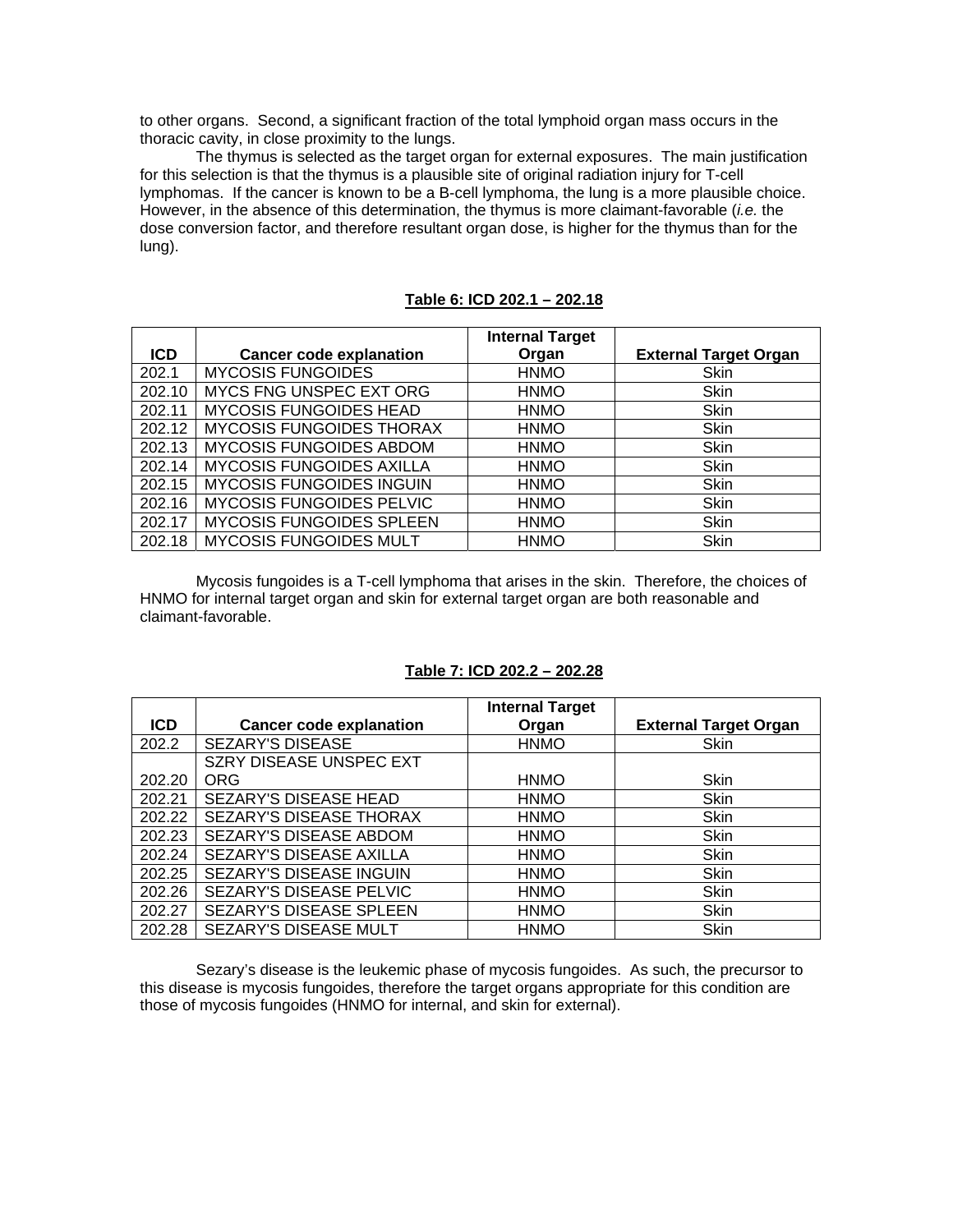|            |                                | <b>Internal Target</b> |                              |
|------------|--------------------------------|------------------------|------------------------------|
| <b>ICD</b> | <b>Cancer code explanation</b> | Organ                  | <b>External Target Organ</b> |
| 202.3      | <b>MALIG HISTIOCYTOSIS</b>     | LN(ET)                 | Thyroid                      |
| 202.30     | MLG HIST UNSPEC EXT ORG        | LN(ET)                 | Thyroid                      |
| 202.31     | MALIG HISTIOCYTOSIS HEAD       | <b>HNMO</b>            | Thyroid                      |
| 202.32     | MALIG HISTIOCYTOSIS THORAX     | LN(ET)                 | Lung                         |
| 202.33     | MALIG HISTIOCYTOSIS ABDOM      | <b>HNMO</b>            | Stomach                      |
| 202.34     | MALIG HISTIOCYTOSIS AXILLA     | LN(ET)                 | Lung                         |
| 202.35     | MALIG HISTIOCYTOSIS INGUIN     | <b>HNMO</b>            | <b>Bladder</b>               |
| 202.36     | MALIG HISTIOCYTOSIS PELVIC     | <b>HNMO</b>            | <b>Bladder</b>               |
| 202.37     | MALIG HISTIOCYTOSIS SPLEEN     | <b>HNMO</b>            | Stomach                      |
| 202.38     | MALIG HISTIOCYTOSIS MULT       | LN(ET)                 | <b>Thyroid</b>               |

These cancers involve immobile macrophages found in connective tissue. The site of occurrence is the most likely site of the original radiation injury.

Therefore, for internal target organ, the highest non-metabolic organ (HNMO) is the claimant-favorable choice (*i.e.* it gives the highest organ dose for a given intake). There are two exceptions: cancers occurring in the thorax and cancers occurring in the spleen. For cancers of the thorax, there is possible lung involvement. Due to the insoluble nature of many of the radionuclides energy employees could inhale, the dose to the extrathoracic lymph nodes is typically higher than the dose to HNMO. The spleen is a specifically modeled organ, and should therefore be selected for cancers in this group occurring there.

For external target organ, specifically modeled surrogate organs are selected for cancers occurring in particular regions of the body. The most appropriate surrogate is chosen based primarily on anatomical location. When location alone is not sufficient to select a target (*i.e.* when more than one possible surrogate is available based on location), the surrogate with the highest dose conversion factor was chosen. The possible surrogate organs included in each region of the body are (most appropriate surrogate organ listed in **bold**): (1) head [eye, thymus, **thyroid**] (2) thorax [breast, esophagus, **lung**] (3) abdomen [colon, liver, **stomach**] (4) axilla [**lung**] (5) inguinal [**bladder**, testes] (6) pelvic [**bladder,** ovaries, uterus] (7) spleen [liver, **stomach**]. For cancers where no specific site is identified, the thyroid was chosen as the most claimant-favorable target organ.

|            |                                | <b>Internal Target</b> |                              |
|------------|--------------------------------|------------------------|------------------------------|
| <b>ICD</b> | <b>Cancer code explanation</b> | Organ                  | <b>External Target Organ</b> |
| 202.4      | LEUKEM RETICULOENDOTHEL        | Bone marrow            | Bone marrow                  |
| 202.40     | LK RTCTL UNSPEC EXT ORG        | Bone marrow            | Bone marrow                  |
| 202.41     | HAIRY-CELL LEUKEM HEAD         | Bone marrow            | Bone marrow                  |
| 202.42     | HAIRY-CELL LEUKEM THORAX       | Bone marrow            | Bone marrow                  |
| 202.43     | HAIRY-CELL LEUKEM ABDOM        | Bone marrow            | Bone marrow                  |
| 202.44     | HAIRY-CELL LEUKEM AXILLA       | Bone marrow            | Bone marrow                  |
| 202.45     | HAIRY-CELL LEUKEM INGUIN       | Bone marrow            | Bone marrow                  |
| 202.46     | HAIRY-CELL LEUKEM PELVIC       | Bone marrow            | Bone marrow                  |
| 202.47     | HAIRY-CELL LEUKEM SPLEEN       | Bone marrow            | Bone marrow                  |
| 202.48     | HAIRY-CELL LEUKEM MULT         | Bone marrow            | Bone marrow                  |

#### **Table 9: ICD 202.4 – 202.48**

Leukemia is a disease process that in originates in the bone marrow. Therefore the most plausible site of original radiation injury is the bone marrow.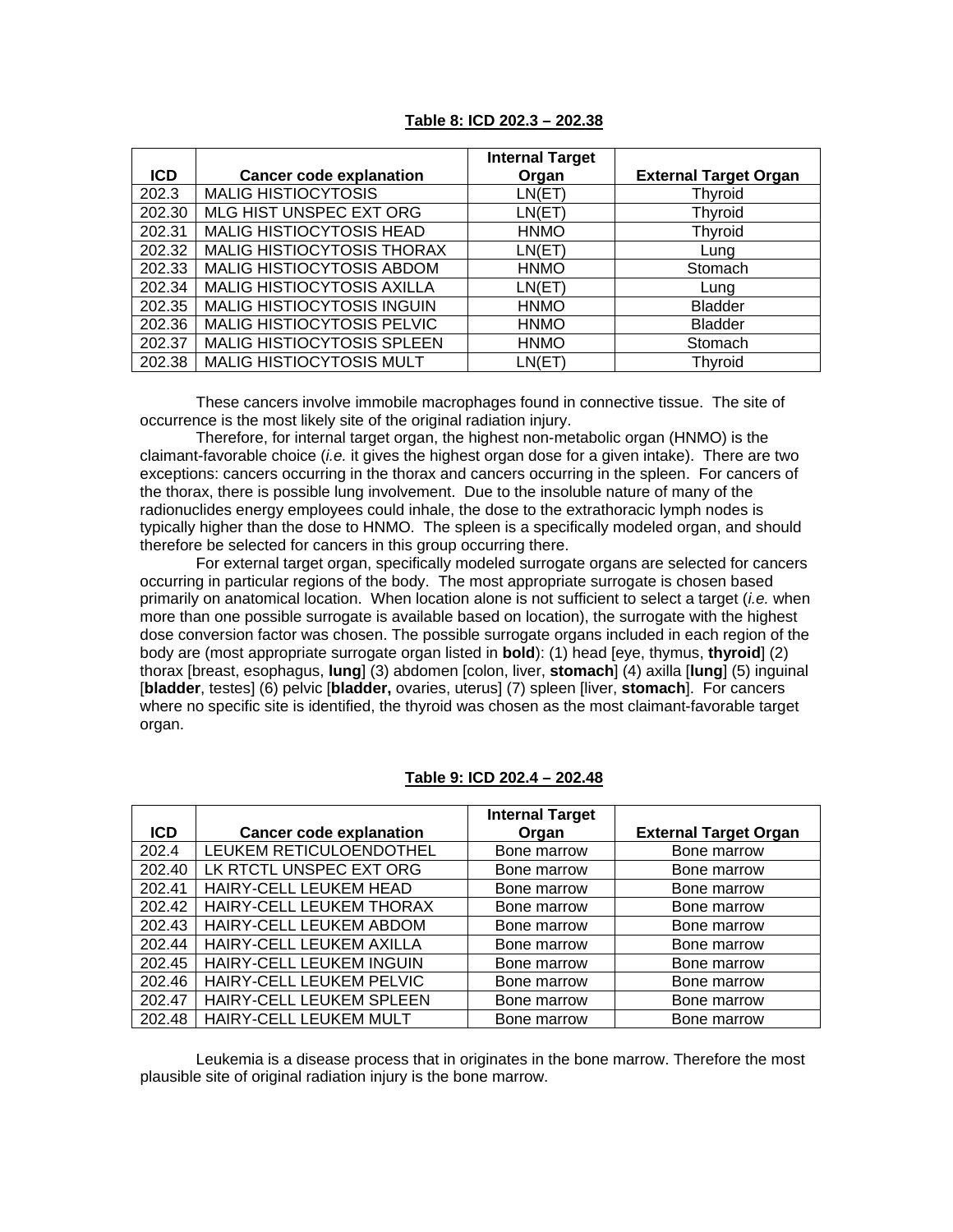|            |                                | <b>Internal Target</b> |                              |
|------------|--------------------------------|------------------------|------------------------------|
| <b>ICD</b> | <b>Cancer code explanation</b> | Organ                  | <b>External Target Organ</b> |
| 202.5      | LETTERER-SIWE DISEASE          | LN(ET)                 | Skin                         |
| 202.50     | LTR-SIWE UNSPEC EXT ORG        | LN(ET)                 | Skin                         |
| 202.51     | LETTERER-SIWE DISEASE HEAD     | LN(ET)                 | Skin                         |
|            | LETTERER-SIWE DISEASE          |                        |                              |
| 202.52     | <b>THORAX</b>                  | LN(ET)                 | Skin                         |
|            | LETTERER-SIWE DISEASE          |                        |                              |
| 202.53     | <b>ABDOM</b>                   | LN(ET)                 | <b>Skin</b>                  |
|            | LETTERER-SIWE DISEASE          |                        |                              |
| 202.54     | <b>AXILLA</b>                  | LN(ET)                 | Skin                         |
|            | LETTERER-SIWE DISEASE          |                        |                              |
| 202.55     | <b>INGUIN</b>                  | LN(ET)                 | Skin                         |
|            | LETTERER-SIWE DISEASE          |                        |                              |
| 202.56     | <b>PELVIC</b>                  | LN(ET)                 | Skin                         |
|            | LETTERER-SIWE DISEASE          |                        |                              |
| 202.57     | <b>SPLEEN</b>                  | LN(ET)                 | Skin                         |
| 202.58     | LETTERER-SIWE DISEASE MULT     | LN(ET)                 | Skin                         |

### **Table 10: ICD 202.5 – 202.58**

Letterer-Siwe disease is an acute form of Langerhans cell (dendritic cells of the interstitial spaces of the epidermis) histiocytosis, occurring most often in children younger than three years old. The site of occurrence is most likely the site of original radiation injury, however the evidence on this is far from conclusive. It is possible that this condition is a T-cell lymphoma variant, in which case, the site of occurrence would not necessarily be the site of original radiation injury. In light of this uncertainty, the claimant-favorable assumptions in this case are extrathoracic lymph nodes for internal target organ, and skin for external target organ.

#### **Table 11: ICD 202.6 – 202.68**

|            |                                  | <b>Internal Target</b> |                              |
|------------|----------------------------------|------------------------|------------------------------|
| <b>ICD</b> | <b>Cancer code explanation</b>   | Organ                  | <b>External Target Organ</b> |
| 202.6      | <b>MALIG MAST CELL TUMORS</b>    | LN(ET)                 | <b>Thyroid</b>               |
| 202.60     | MALIG MAST UNSPEC EXT ORG        | LN(ET)                 | <b>Thyroid</b>               |
| 202.61     | MALIG MASTOCYTOSIS HEAD          | <b>HNMO</b>            | <b>Thyroid</b>               |
| 202.62     | MALIG MASTOCYTOSIS THORAX        | LN(ET)                 | Lung                         |
| 202.63     | MALIG MASTOCYTOSIS ABDOM         | <b>HNMO</b>            | Stomach                      |
| 202.64     | MALIG MASTOCYTOSIS AXILLA        | LN(ET)                 | Lung                         |
| 202.65     | <b>MALIG MASTOCYTOSIS INGUIN</b> | <b>HNMO</b>            | <b>Bladder</b>               |
| 202.66     | MALIG MASTOCYTOSIS PELVIC        | <b>HNMO</b>            | <b>Bladder</b>               |
| 202.67     | MALIG MASTOCYTOSIS SPLEEN        | Spleen                 | Stomach                      |
| 202.68     | MALIG MASTOCYTOSIS MULT          | LN(ET)                 | Thyroid                      |

These cancers involve the cells that make up the lymph nodes themselves. The site of occurrence is the most likely site of the original radiation injury.

Therefore, for internal target organ, the highest non-metabolic organ (HNMO) is the claimant-favorable choice (*i.e.* it gives the highest organ dose for a given intake). There are two exceptions: cancers occurring in the thorax and cancers occurring in the spleen. For cancers of the thorax, there is possible lung involvement. Due to the insoluble nature of many of the radionuclides energy employees could inhale, the dose to the extrathoracic lymph nodes is typically higher than the dose to HNMO. The spleen is a specifically modeled organ, and should therefore be selected for cancers in this group occurring there.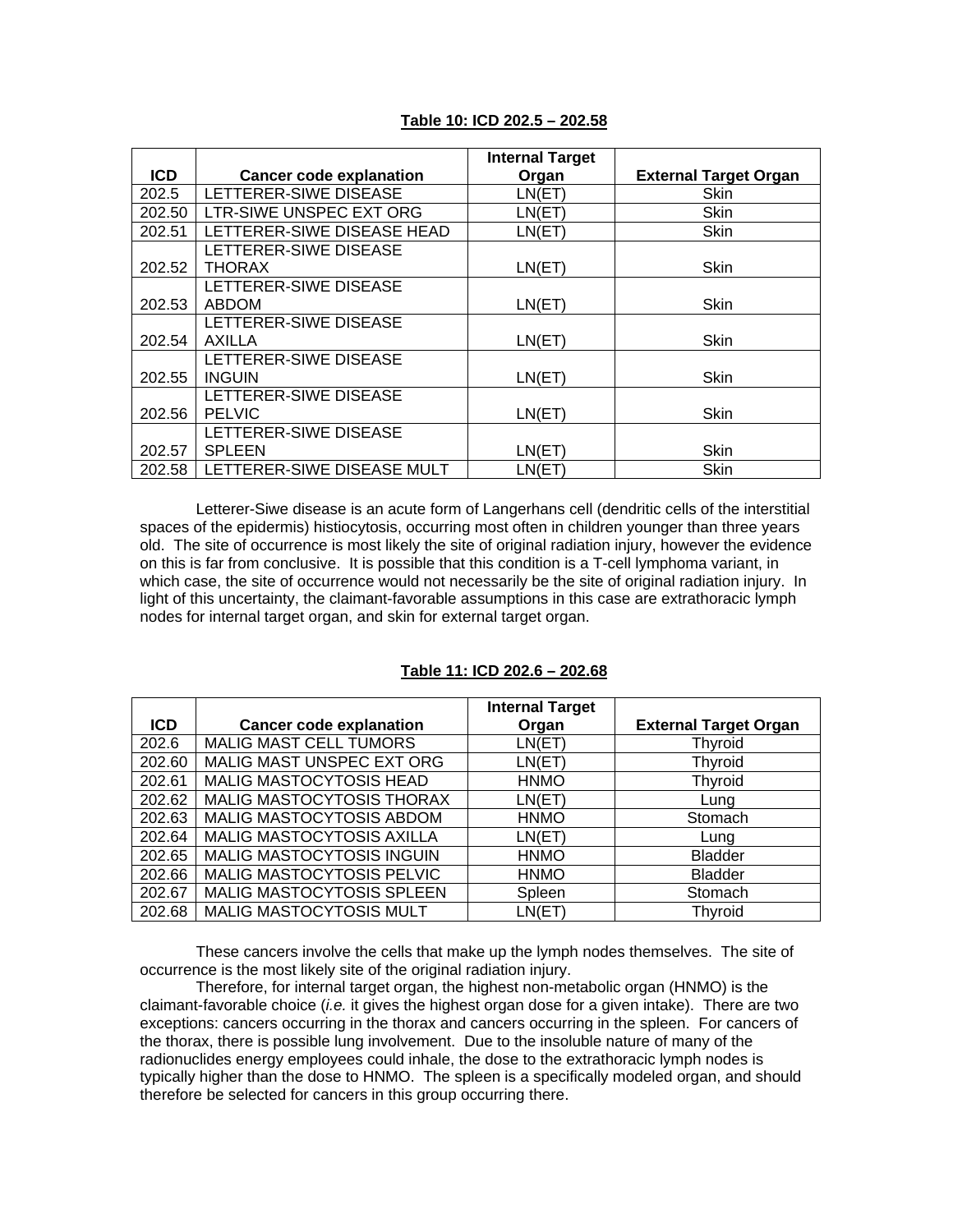For external target organ, specifically modeled surrogate organs are selected for cancers occurring in particular regions of the body. The most appropriate surrogate is chosen based primarily on anatomical location. When location alone is not sufficient to select a target (*i.e.* when more than one possible surrogate is available based on location), the surrogate with the highest dose conversion factor was chosen. The possible surrogate organs included in each region of the body are (most appropriate surrogate organ listed in **bold**): (1) head [eye, thymus, **thyroid**] (2) thorax [breast, esophagus, **lung**] (3) abdomen [colon, liver, **stomach**] (4) axilla [**lung**] (5) inguinal [**bladder**, testes] (6) pelvic [**bladder,** ovaries, uterus] (7) spleen [liver, **stomach**]. For cancers where no specific site is identified, the thyroid was chosen as the most claimant-favorable target organ.

|            |                                | <b>Internal Target</b> |                              |
|------------|--------------------------------|------------------------|------------------------------|
| <b>ICD</b> | <b>Cancer code explanation</b> | Organ                  | <b>External Target Organ</b> |
| 202.8      | <b>LYMPHOMAS NEC</b>           | LN(ET)                 | Thymus/Lung                  |
| 202.80     | OTHER LYMP UNSPEC EXT ORG      | LN(ET)                 | Thymus/Lung                  |
| 202.81     | <b>LYMPHOMAS NEC HEAD</b>      | LN(ET)                 | Thymus/Lung                  |
| 202.82     | LYMPHOMAS NEC THORAX           | LN(ET)                 | Thymus/Lung                  |
| 202.83     | <b>LYMPHOMAS NEC ABDOM</b>     | LN(ET)                 | Thymus/Lung                  |
| 202.84     | <b>LYMPHOMAS NEC AXILLA</b>    | LN(ET)                 | Thymus/Lung                  |
| 202.85     | LYMPHOMAS NEC INGUIN           | LN(ET)                 | Thymus/Lung                  |
| 202.86     | <b>LYMPHOMAS NEC PELVIC</b>    | LN(ET)                 | Thymus/Lung                  |
| 202.87     | <b>LYMPHOMAS NEC SPLEEN</b>    | LN(ET)                 | Thymus/Lung                  |
| 202.88     | <b>LYMPHOMAS NEC MULT</b>      | LN(ET)                 | Thymus/Lung                  |
| 202.9      | MALIG NEO LYM/HIST TIS NEC     | LN(ET)                 | Thymus/Lung                  |
| 202.90     | UNSPEC LYM UNSPEC EXT ORG      | LN(ET)                 | Thymus/Lung                  |
| 202.91     | LYMPHOID MALIG NEC HEAD        | LN(ET)                 | Thymus/Lung                  |
| 202.92     | LYMPHOID MALIG NEC THORAX      | LN(ET)                 | Thymus/Lung                  |
| 202.93     | LYMPHOID MALIG NEC ABDOM       | LN(ET)                 | Thymus/Lung                  |
| 202.94     | LYMPHOID MALIG NEC AXILLA      | LN(ET)                 | Thymus/Lung                  |
| 202.95     | LYMPHOID MALIG NEC INGUIN      | LN(ET)                 | Thymus/Lung                  |
| 202.96     | LYMPHOID MALIG NEC PELVIC      | LN(ET)                 | Thymus/Lung                  |
| 202.97     | LYMPHOID MALIG NEC SPLEEN      | LN(ET)                 | Thymus/Lung                  |
| 202.98     | LYMPHOID MALIG NEC MULT        | LN(ET)                 | Thymus/Lung                  |

#### **Table 12: ICD 202.8 – 202.98**

\* The external target organ should be lung if the lymphoma is known to be a B-cell variety, or thymus if the lymphoma is known to be a T-cell variety or if the variety is unknown.

These are B-cell or T-cell lymphomas. As such, the site of occurrence is not necessarily the site of original radiation injury. Furthermore, the site listed may not actually be the site of occurrence. Rather, it is common to list the site of the biopsy, which is selected based on convenience and ease of access, rather than the site of primary involvement.

There are two reasons for selecting extrathoracic lymph nodes as the target organ for internal exposures. First, due to the insoluble nature of many of the radionuclides energy employees could inhale, the dose to extrathoracic lymph nodes is typically higher than the dose to other organs. Second, a significant fraction of the total lymphoid organ mass occurs in the thoracic cavity, in close proximity to the lungs.

The thymus is selected as the target organ for external exposures. The main justification for this selection is that the thymus is a plausible site of original radiation injury for T-cell lymphomas. If the cancer is known to be a B-cell lymphoma, the lung is a more plausible choice. However, in the absence of this determination, the thymus is more claimant-favorable (*i.e.* the dose conversion factor, and therefore resultant organ dose is higher for the thymus than for the lung).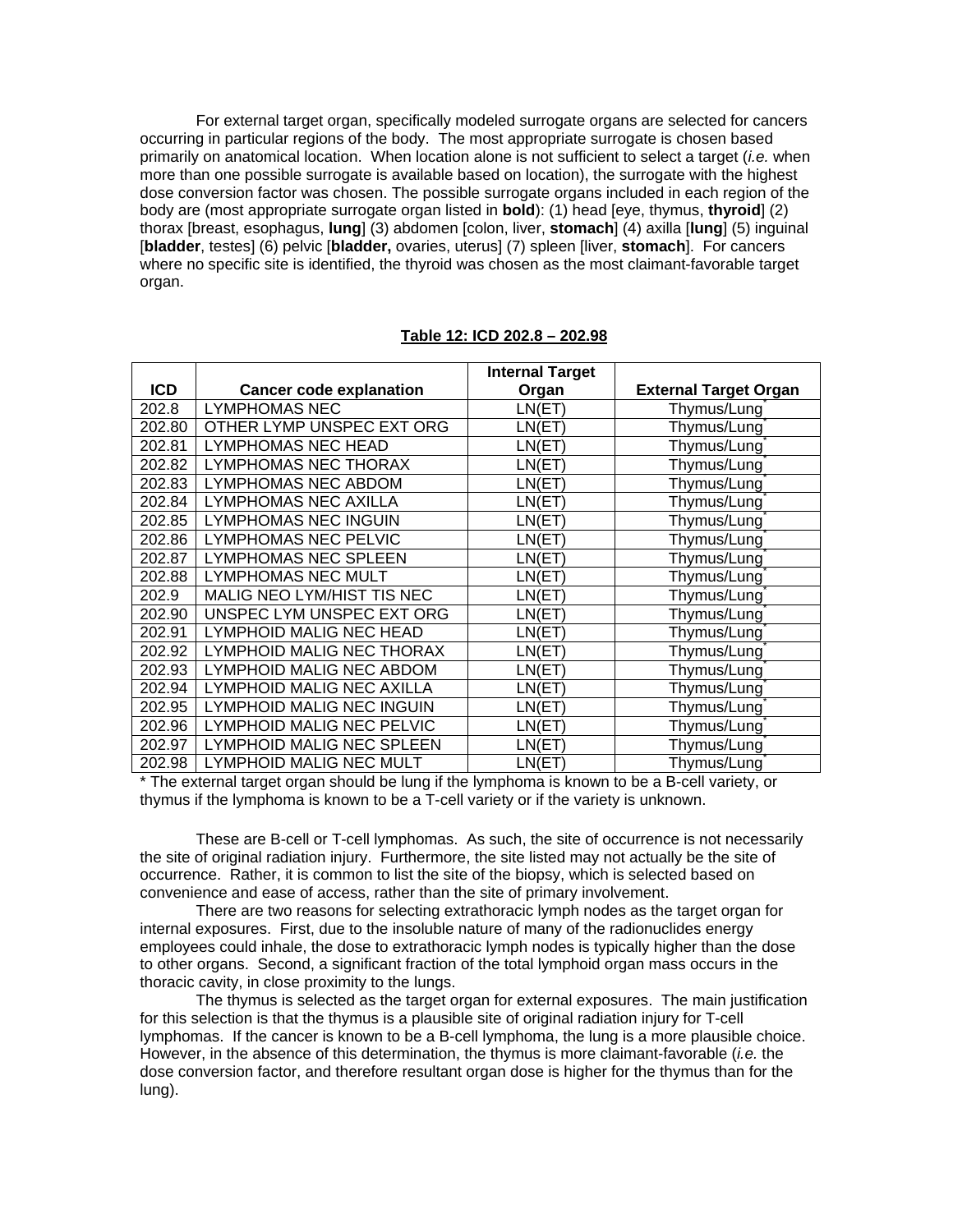# **Table 13: ICD 203 – 203.01**

|            |                                | <b>Internal Target</b> |                              |
|------------|--------------------------------|------------------------|------------------------------|
| <b>ICD</b> | <b>Cancer code explanation</b> | Organ                  | <b>External Target Organ</b> |
| 203        | MULTIPLE MYELOMA ET AL         | Bone marrow            | Bone marrow                  |
| 203.0      | MULTIPLE MYELOMA               | Bone marrow            | Bone marrow                  |
| 203.00     | MULT MYELM W/O REMISSION       | Bone marrow            | Bone marrow                  |
| 203.01     | <b>MULT MYELM W/REMISSION</b>  | Bone marrow            | Bone marrow                  |

Multiple myeloma is a disease process that in the vast majority of cases is confined to the bone marrow. Therefore the most plausible site of original radiation injury is the bone marrow.

|            |                                  | <b>Internal Target</b> |                              |
|------------|----------------------------------|------------------------|------------------------------|
| <b>ICD</b> | <b>Cancer code explanation</b>   | Organ                  | <b>External Target Organ</b> |
| 203.1      | PLASMA CELL LEUKEMIA             | Bone marrow            | Bone marrow                  |
| 203.10     | PLSM CELL LEUK W/O REMISSON      | Bone marrow            | Bone marrow                  |
| 203.11     | PLSM CELL LEUK W/REMISS          | Bone marrow            | Bone marrow                  |
|            | <b>IMMUNOPROLIFERAT NEOPLASM</b> |                        |                              |
| 203.8      | <b>NEC</b>                       | Bone marrow            | Bone marrow                  |
|            | OTHER IMNPRFL NPL W/O            |                        |                              |
| 203.80     | <b>REMISS</b>                    | Bone marrow            | Bone marrow                  |
| 203.81     | OTHER IMNPRFL NPL W/REMISS       |                        |                              |
| 204        | <b>LYMPHOID LEUKEMIA</b>         | Bone marrow            | Bone marrow                  |
| 204.0      | ACUTE LYMPHOID LEUKEMIA          | Bone marrow            | Bone marrow                  |
| 204.00     | <b>ACT LYM LEUK W/O REMISS</b>   | Bone marrow            | Bone marrow                  |
| 204.01     | <b>ACT LYM LEUK W/REMISS</b>     | Bone marrow            | Bone marrow                  |
| 204.1      | CHRONIC LYMPHOID LEUKEMIA        | Bone marrow            | Bone marrow                  |
|            | CHRONIC LYM LEUK W/O             |                        |                              |
| 204.10     | <b>REMISSION</b>                 | Bone marrow            | Bone marrow                  |
|            | <b>CHRONIC LYM LEUK</b>          |                        |                              |
| 204.11     | <b>W/REMISSION</b>               | Bone marrow            | Bone marrow                  |
| 204.2      | SUBACUTE LYMPHOID LEUKEMIA       | Bone marrow            | Bone marrow                  |
| 204.20     | SBAC LYM LEUK W/O REMISS         | Bone marrow            | Bone marrow                  |
| 204.21     | <b>SBAC LYM LEUK W/REMISS</b>    | Bone marrow            | Bone marrow                  |
| 204.8      | LYMPHOID LEUKEMIA NEC            | Bone marrow            | Bone marrow                  |
| 204.80     | OTHER LYM LEUK W/O REMISS        | Bone marrow            | Bone marrow                  |
| 204.81     | OTHER LYM LEUK W/REMISS          | Bone marrow            | Bone marrow                  |
| 204.9      | LYMPHOID LEUKEMIA NOS            | Bone marrow            | Bone marrow                  |
| 204.90     | UNS LYM LEUK W/O REMISS          | Bone marrow            | Bone marrow                  |
| 204.91     | UNS LYM LEUK W/REMISS            | Bone marrow            | Bone marrow                  |
| 205        | <b>MYELOID LEUKEMIA</b>          | Bone marrow            | Bone marrow                  |
| 205.0      | <b>ACUTE MYELOID LEUKEMIA</b>    | Bone marrow            | Bone marrow                  |
| 205.00     | <b>ACT MYL LEUK W/O REMISS</b>   | Bone marrow            | Bone marrow                  |
| 205.01     | <b>ACT MYL LEUK W/REMISS</b>     | Bone marrow            | Bone marrow                  |
| 205.1      | CHRONIC MYELOID LEUKEMIA         | Bone marrow            | Bone marrow                  |
| 205.10     | CHRONIC MYL LEUK W/O REMISS      | Bone marrow            | Bone marrow                  |
| 205.11     | <b>CHRONIC MYL LEUK W/REMISS</b> | Bone marrow            | Bone marrow                  |
| 205.2      | SUBACUT MYELOID LEUKEMIA         | Bone marrow            | Bone marrow                  |
| 205.20     | SBAC MYL LEUK W/O REMISS         | Bone marrow            | Bone marrow                  |
| 205.21     | <b>SBAC MYL LEUK W/REMISS</b>    | Bone marrow            | Bone marrow                  |

# **Table 14: ICD 203.1 – 208.91**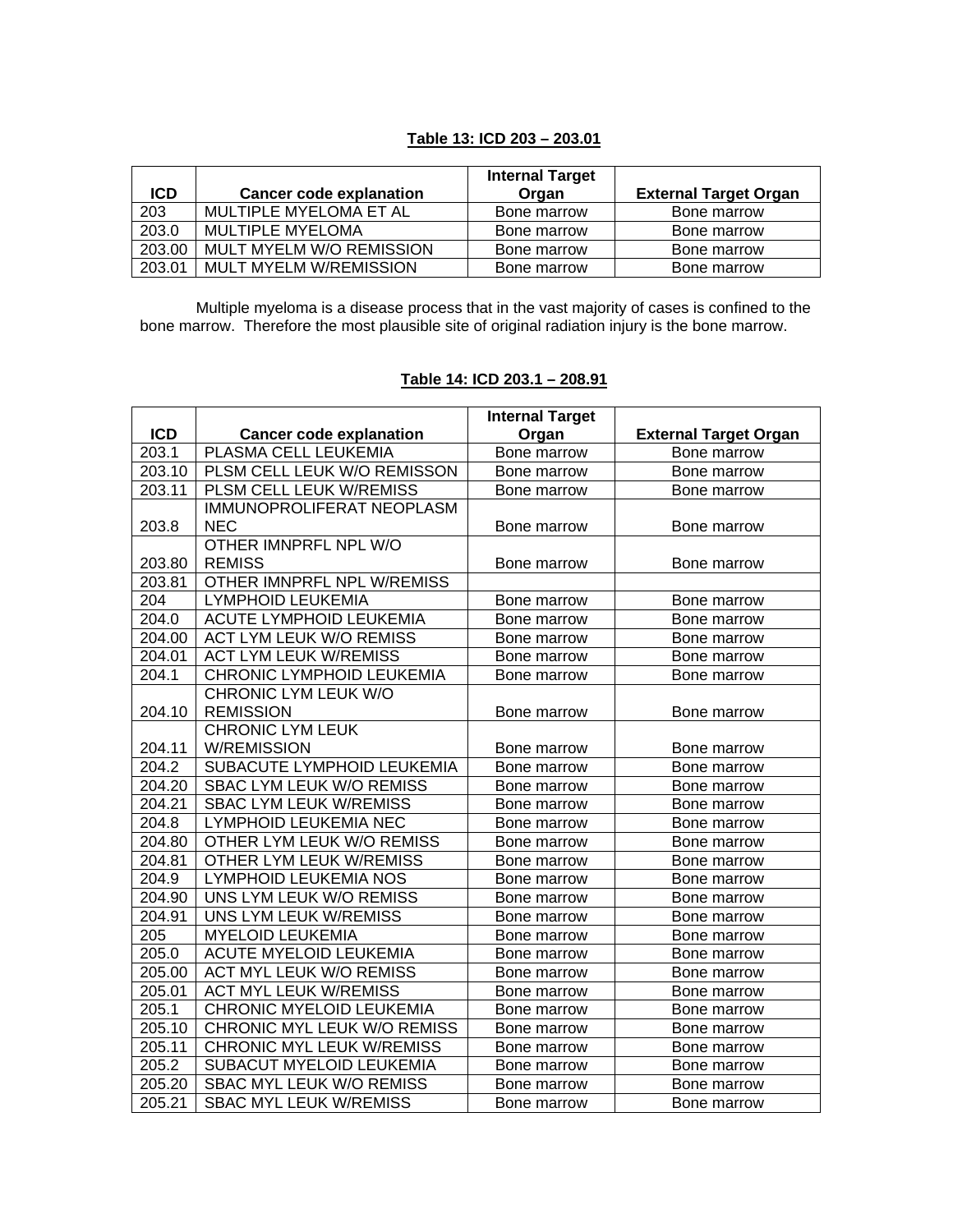| 205.3              | <b>MYELOID SARCOMA</b>            | Bone marrow                | Bone marrow                |
|--------------------|-----------------------------------|----------------------------|----------------------------|
| 205.30             | MYL SRCOMA W/O REMISS             | Bone marrow                | Bone marrow                |
| 205.31             | <b>MYL SRCOMA W/REMISS</b>        | Bone marrow                | Bone marrow                |
| 205.8              | <b>MYELOID LEUKEMIA NEC</b>       | Bone marrow                | Bone marrow                |
| 205.80             | OTHER MYL LEUK W/O REMISS         | Bone marrow                | Bone marrow                |
| 205.81             | OTHER MYL LEUK W/REMISS           | Bone marrow                | Bone marrow                |
| 205.9              | <b>MYELOID LEUKEMIA NOS</b>       | Bone marrow                | Bone marrow                |
| 205.90             | UNS MYL LEUK W/O REMISS           | Bone marrow                | Bone marrow                |
| 205.91             | UNS MYL LEUK W/REMISS             | Bone marrow                | Bone marrow                |
| 206                | MONOCYTIC LEUKEMIA                |                            |                            |
| 206.0              | ACUTE MONOCYTIC LEUKEMIA          | Bone marrow                | Bone marrow                |
| 206.00             | <b>ACT MONO LEUK W/O REMISS</b>   | Bone marrow                | Bone marrow                |
| 206.01             | <b>ACT MONO LEUK W/REMISS</b>     | Bone marrow                | Bone marrow                |
|                    | <b>CHRONIC MONOCYTIC</b>          |                            |                            |
| 206.1              | <b>LEUKEMIA</b>                   | Bone marrow                | Bone marrow                |
|                    | CHRONIC MONO LEUK W/O             |                            |                            |
| 206.10             | <b>REMISS</b>                     | Bone marrow                | Bone marrow                |
| 206.11             | <b>CHRONIC MONO LEUK W/REMISS</b> | Bone marrow                | Bone marrow                |
| 206.2              | <b>SUBAC MONOCYTIC LEUKEMIA</b>   | Bone marrow                | Bone marrow                |
|                    | SUBACUTE MONO LEUK W/O            |                            |                            |
| 206.20             | <b>REMISS</b>                     | Bone marrow                | Bone marrow                |
|                    | <b>SUBACUTE MONO LEUK</b>         |                            |                            |
| 206.21             | <b>W/REMISS</b>                   | Bone marrow                | Bone marrow                |
| 206.8              | MONOCYTIC LEUKEMIA NEC            | Bone marrow                | Bone marrow                |
| 206.80             | OTHER MONO LEUK W/O REMISS        | Bone marrow                | Bone marrow                |
| 206.81             | OTHER MONO LEUK W/REMISS          | Bone marrow                | Bone marrow                |
| 206.9              | MONOCYTIC LEUKEMIA NOS            | Bone marrow                | Bone marrow                |
| 206.90             | UNS MONO LEUK W/O REMISS          | Bone marrow                | Bone marrow                |
| 206.91             | UNS MONO LEUK W/REMISS            | Bone marrow                | Bone marrow                |
| 207                | OTHER SPECIFIED LEUKEMIA          | Bone marrow                | Bone marrow                |
| 207.0              | <b>ACUTE ERYTHREMIA</b>           | Bone marrow                | Bone marrow                |
| 207.00             | <b>ACT ERTH/ERYLK W/O REMISS</b>  | Bone marrow                | Bone marrow                |
| 207.01             | <b>ACT ERTH/ERYLK W/REMISS</b>    | Bone marrow                | Bone marrow                |
| 207.1              | <b>CHRONIC ERYTHREMIA</b>         | Bone marrow                | Bone marrow                |
|                    | <b>CHRONIC ERYTHRM W/O</b>        |                            |                            |
| 207.10             | <b>REMISION</b>                   | Bone marrow                | Bone marrow                |
| 207.11             | <b>CHRONIC ERYTHRM W/REMISION</b> | Bone marrow                | Bone marrow                |
| $207.\overline{2}$ | MEGAKARYOCYTIC LEUKEMIA           | Bone marrow                | Bone marrow                |
| 207.20             | MGKRYCYT LEUK W/O REMISS          | Bone marrow                | Bone marrow                |
| 207.21             | MGKRYCYT LEUK W/REMISS            | Bone marrow                | Bone marrow                |
| 207.8              | SPECIFIED LEUKEMIA NEC            | Bone marrow                | Bone marrow                |
| 207.80             | OTHER SPF LEUK W/O REMISS         | Bone marrow                | Bone marrow                |
| 207.81             | OTHER SPF LEUK W/REMSION          | Bone marrow                | Bone marrow                |
|                    | LEUKEMIA-UNSPECIF CELL            | Bone marrow                | Bone marrow                |
| 208.0              | ACT LEUK UNS CL W/O REMISS        | Bone marrow                | Bone marrow                |
| 208.00             | ACT LEUK UNS CL W/O REMISS        | Bone marrow                | Bone marrow                |
| 208.01             | ACT LEUK UNS CL W/REMISS          | Bone marrow                | Bone marrow                |
| 208.1              | <b>CHRONIC LEUKEMIA NOS</b>       | Bone marrow                | Bone marrow                |
|                    | CHRONIC LEUK UNS CL W/O           |                            |                            |
| 208.10             | <b>REMISS</b>                     | Bone marrow                | Bone marrow                |
|                    | CHRONIC LEUK UNS CL<br>W/REMISS   |                            |                            |
| 208.11<br>208.2    | SUBACUTE LEUKEMIA NOS             | Bone marrow<br>Bone marrow | Bone marrow<br>Bone marrow |
| 208.21             | SUBACUTE LEUKEMIA UNS CL          | Bone marrow                | Bone marrow                |
|                    |                                   |                            |                            |